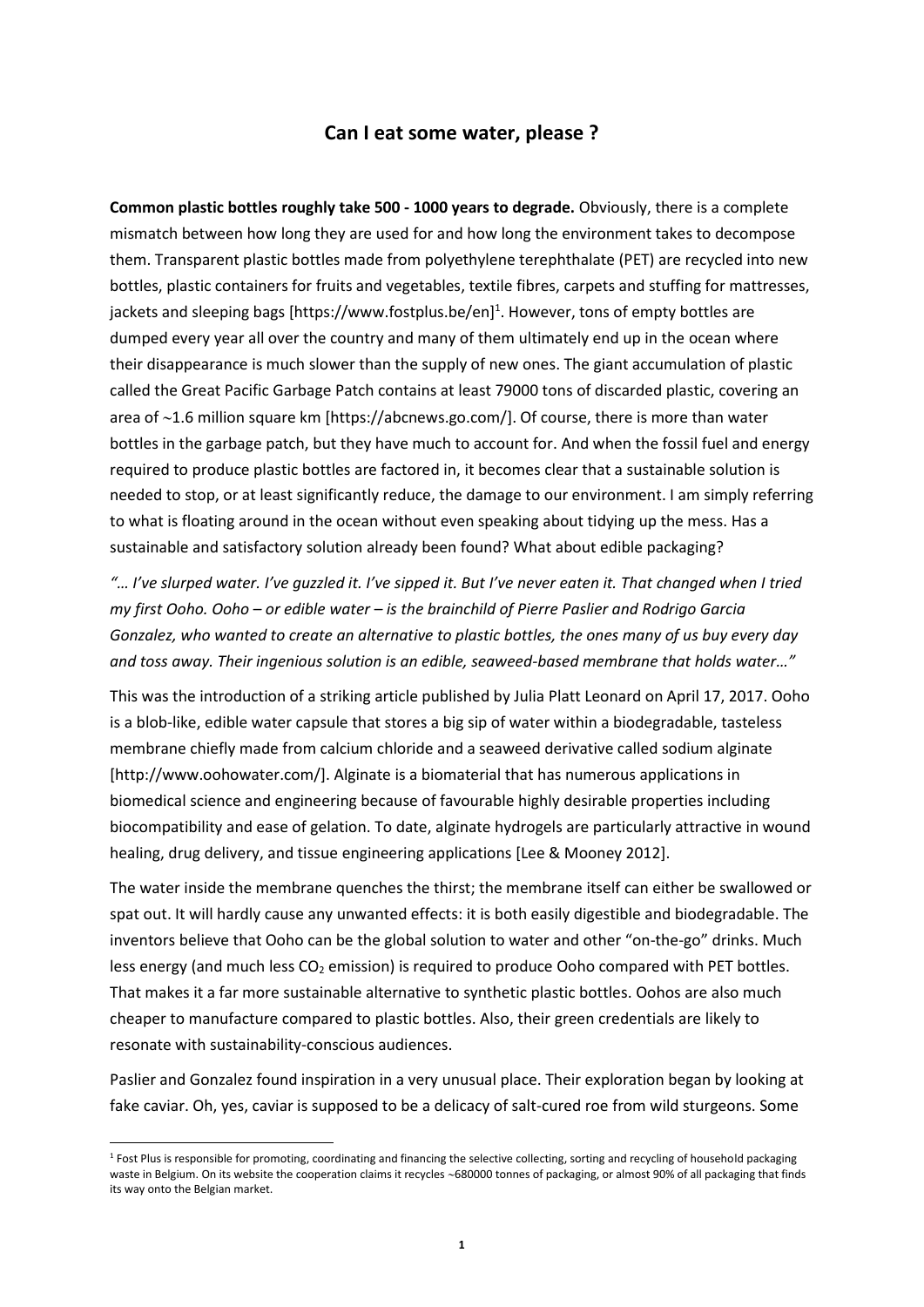people will do anything for a quick profit however including producing and selling fake caviar. Fraudsters replace the real delicacy with small fish balls basically made of alginate, which is an extract from brown seaweed. Simply google "fake caviar" and you will find how to make small caviarlike balls. This of course is not meant as an invitation to set up a fake seafood business!

**Drinks in edible, easily digestible membranes: it sounds futuristic, but it is not.** Edible packagings and coatings are time-honoured practices. As early as the twelfth century, citrus fruits from Southern China were preserved for the Emperor's table by placing them in boxes, pouring molten wax over them, and sending them by caravan to the North [Hardenburg 1967, Pavlath & Orts 2009] . While their quality would not have been acceptable to our modern society, the method was quite effective for its time and was used for centuries for lack of more efficient solutions.

Another example with a long history also has its roots in Asia: yuba, a very famous delicacy in some places. Soybeans are somehow connected to most Japanese delicacies, including the versatile and nutritious tofu skin, known as yuba in Japan. Yuba is the by-product of boiled soy milk. Just like the natural process we all have observed when heating cow's milk, a film (yuba) forms on the surface of boiling soy milk. While most people will discard the "icky" skins from cow's milk, the Japanese keep the yuba. They love it mainly because of its nutritional value: it contains  $~55$  % protein and  $~25$  % vegetable oil on a dry weight basis, and it is low in cholesterol [Shurtleff & Aoyagi 2012]. But yuba has also a delicate form and an easily adaptable natural flavor. Japanese people eat it from breakfast to dessert. Yuba films have been traditionally utilized for wrapping meats and/or vegetables. The good oxygen barrier capacity of soy protein isolate (SPI) films can be utilized in the manufacture of multilayer packaging, with the protein films functioning as the oxygen barrier part. SPI coatings on pre-cooked meat products offer good protection against lipid oxidation as well as moisture loss. Moreover, incorporation of additives such as antioxidants, flavouring agents, etc. can improve the overall quality of the packed food products [Buffo & Han 2005]. Also, SPI films may find applications such as micro-encapsulating agents of flavours and pharmaceuticals or in coatings of fruits, vegetables and cheese [Petersen et al. 1999]. And SPI coatings can be used on certain food products such as meat pies and cakes, which require films that are highly permeable to water vapour [Gennadios et al. 1993].

These are but a few examples of the wide range of applications. Often, we are so familiar with edible films and coatings that we do no longer think about them. Did you notice that the fruits in the bowl were treated? Did you think about the coating when you bit into the apple you were eating?

Some 25 years ago, the use of edible films and coatings as carriers of active substances was already suggested as a promising application of food packaging [Cuq et al. 1995]. They are now commonly used.

**Edible packaging is not completely without its critics.** Some people feel that the edible nature of the packaging defeats its main objective, which is to protect the food from dirt, chemical contaminants and germs and to improve its shelf life. And there is a psychological barrier that people need to overcome when ingesting soluble polymers (or in other words "soluble plastic"), even when they are biopolymers and were given a special flavour.

**2**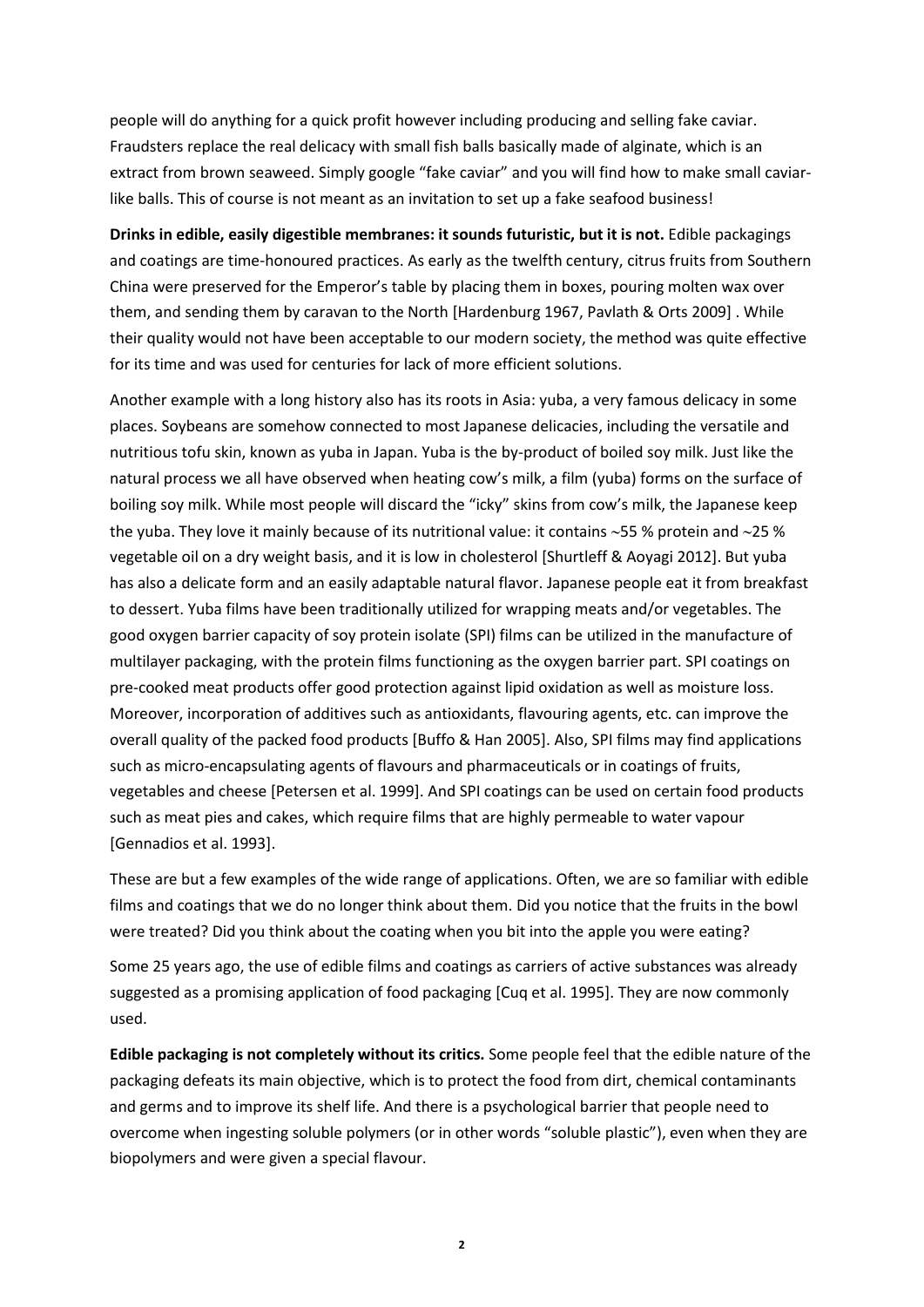The Ooho company wants to gain its place on the market as an alternative for single-serve water bottles, generally bought in food and drink outlets. Moreover, large-scale outdoor events such as festivals, major sporting events, etc. might also be an access route to the market. But then, is water really the number one drink at the big festivals?

There are however quite significant challenges that the company must overcome before it can diffuse into the mass market. While Ooho capsules are suitable in single-serve settings, their practicality outside this particular area appears to be somewhat questionable. Unlike bottles, Oohos have a short shelf life of a few days, carry a potential choking hazard and only offer single-gulp consumption. Moreover, the fragility of the product's membrane means they are less suitable for long-distance transportation and use throughout the day, or throughout a few days (at most).

Hygiene is another problem that must be addressed since, without packaging, the membrane is exposed to chemical and microbiological contamination which can be harmful when ingested. Food safety regulators will be concerned about the number of hands and surfaces food and beverages wrapped in edible packaging are likely to come in contact with on their way to a shop shelf and ultimately to the consumers. The company may need to provide Oohos with some protective packaging, which of course would go against their packaging-free mission. To decide that the edible packaging must be protected by additional packaging might become self-defeating.

Ooho is an innovative product idea and will serve as an excellent, sustainable alternative to packaged water products in single-serve, on-the-go settings, especially at mass events. Outside this channel, however, the functionality of the product becomes somewhat restricted. In all likelihood, further innovation will be required if Ooho is to replace plastic water bottles on all consumption occasions.

**Is edible packaging a crazy idea or a promising development?** Generally speaking, the production of edible films is still mainly at the laboratory scale. It is also considered to be expensive compared with synthetic plastic films. Research on cost reduction and production on larger scales are necessary to promote the feasibility of commercialized edible packagings. The feasibility of commercialized systems depends on the complexity of the production process, size of investment for film production or coating equipment, potential conflicts with conventional food packaging systems, and manufacturer resistance to the use of new materials [Han & Gennadios 2005].

Additionally, food manufacturer demand is for long shelf life for products in interstate as well as international commerce. Edible packaging materials are themselves inherently susceptible to biodegradation, and their protective functions are therefore stable for shorter durations than is the case for conventional packagings. The stability and safety of edible packagings under the intended storage and use conditions therefore require further investigation.

We are well on the way to developing a new packaging concept, but more progress is needed. Scientists, industrial partners and public authorities must join forces.

Buffo & Han [2005]. Edible films and coatings from plant origin proteins, in Han (ed.) *Innovations in Food Packaging*, Elsevier Ltd, 277 – 300 Cuq et al. [1995]. Edible films and coatings as active layers, in Rooney (ed.) *Active Food Packaging*, Springer, 111 - 142